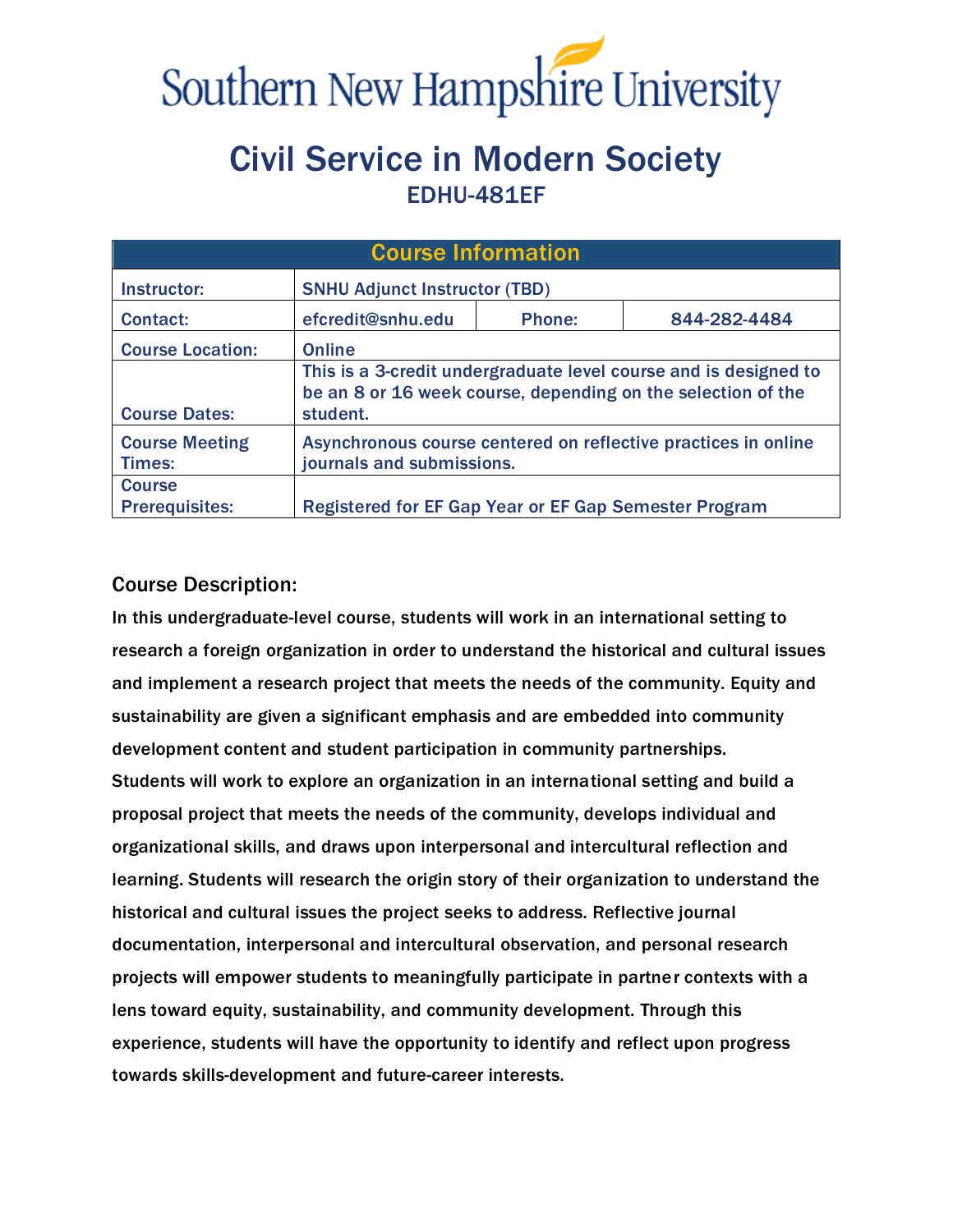In this undergraduate-level course, processes involved in observation, research and reflection are stressed, practiced and related specifically to students' experience as part of an extensive international immersion experience.

## Course Essential Questions:

During this course, you will explore the following questions:

1. What is Service Learning? How does it differ from other types of collective service projects?

2. What skills do you bring to a Service Learning Project? How do these skills integrate with the broader project in which you will engage?

3. What are you learning about the local culture and customs by observing interactions through your service learning project, community engagement and/or non-profit organization? What differences or similarities do you see between service learning projects in your location v. your home country?

4. What is the origin story of your service project? What need does the project seek to address? Who are the visionaries behind the project?

5. What new skills have you had the opportunity to explore? What new discoveries have you made about cultural values as a result of your research and service learning experience?

## Course Objectives:

To achieve success in this course, participants will demonstrate their understanding of the following:

- The identification of Service Learning as a community change catalyst
- Evaluating and reflecting upon individual v. collective impact on modern society
- The development of personal and professional transferrable skills
- The personal assessment of future career-orientation interests

#### Diversity, Equity, and Inclusion

As indicated in our core values, SNHU is committed to "embrace diversity where we encourage and respect diverse identities, ideas, and perspectives by honoring difference,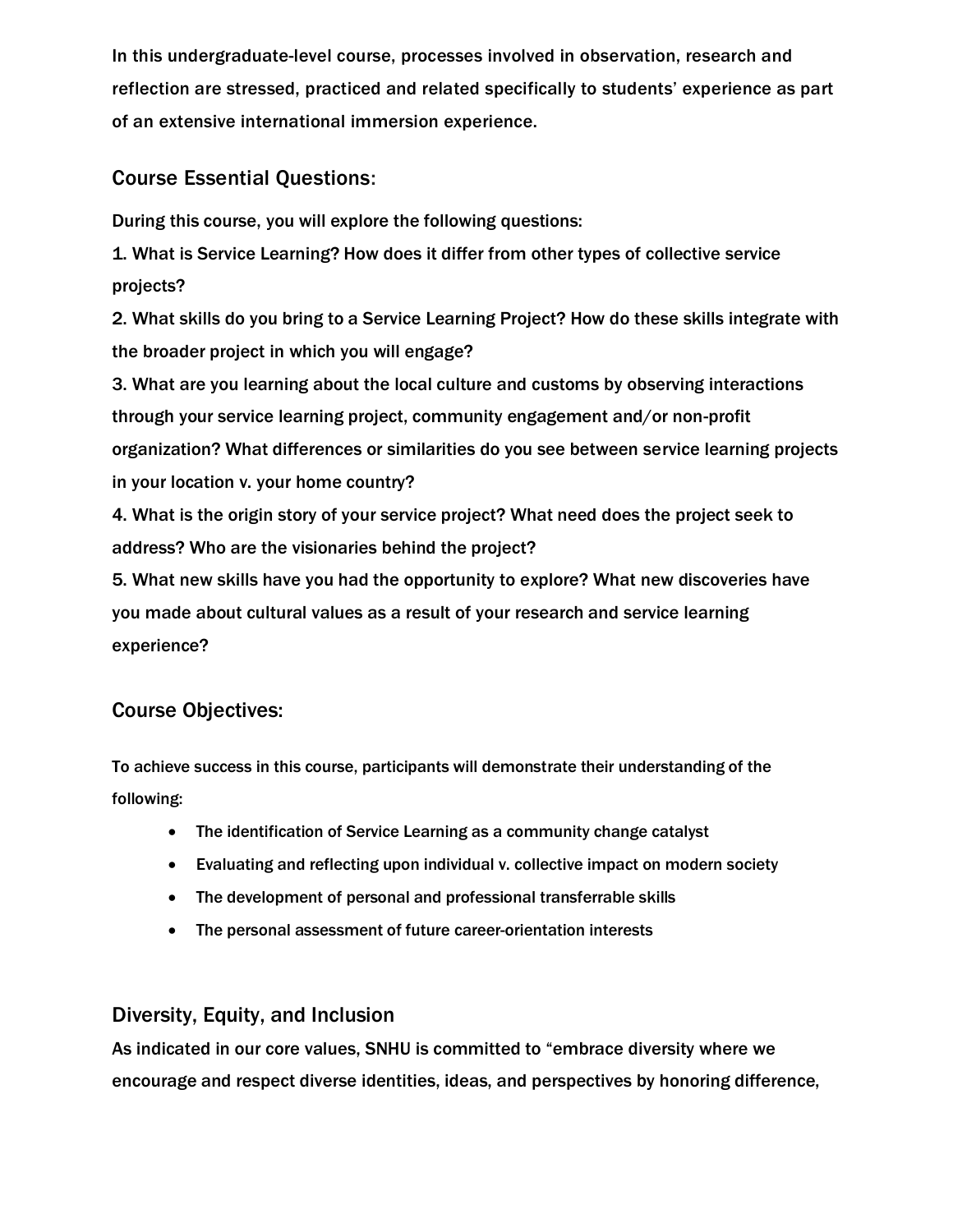amplifying belonging, engaging civilly, and breaking down barriers to bring our mission to life." This may or will be reflected in SNHU's curriculum as we embrace and practice diversity, equity, and inclusion (DEI) to provide the most transformative experience for our students, faculty, and staff. Because topics pertaining to DEI can be sensitive, please remember that embodying and practicing diversity, equity, and inclusion is one of our core values that you will encounter throughout the academic experience. In higher education, we are expected to think and engage critically. Use a growth mindset to embrace the diverse readings, course assignments, and experiences of your peers and faculty. For more information about DEI at SNHU, please visit our website at the Office of Diversity [and Inclusion.](http://bit.ly/mysnhuDEI)

#### Instructor Availability and Response Time

Your class interaction with the instructor and your classmates will take place on a regular, ongoing basis. Your instructor will be actively engaged within the course throughout the week. You will normally communicate with your instructor in the weekly discussions or the General Questions discussion topic so that your questions and the instructor's answers benefit the entire class. You should feel free, however, to communicate with your instructor via SNHU email at any time, particularly when you want to discuss something of a personal or sensitive nature. Your instructor will generally provide a response within 24 hours. Instructors will post grades and feedback (as applicable) within seven days of an assignment's due date, or within seven days of a late submission.

## Grading

#### Grade Distribution

| <b>Assignment Category</b>     | <b>Point Value</b><br>per Item | <b>Total Points</b> |
|--------------------------------|--------------------------------|---------------------|
| Discussion Board: Introduction | 5                              |                     |
| Defining Service Learning      | 20                             | 20                  |
| Digging Deeper                 | 20                             | 20                  |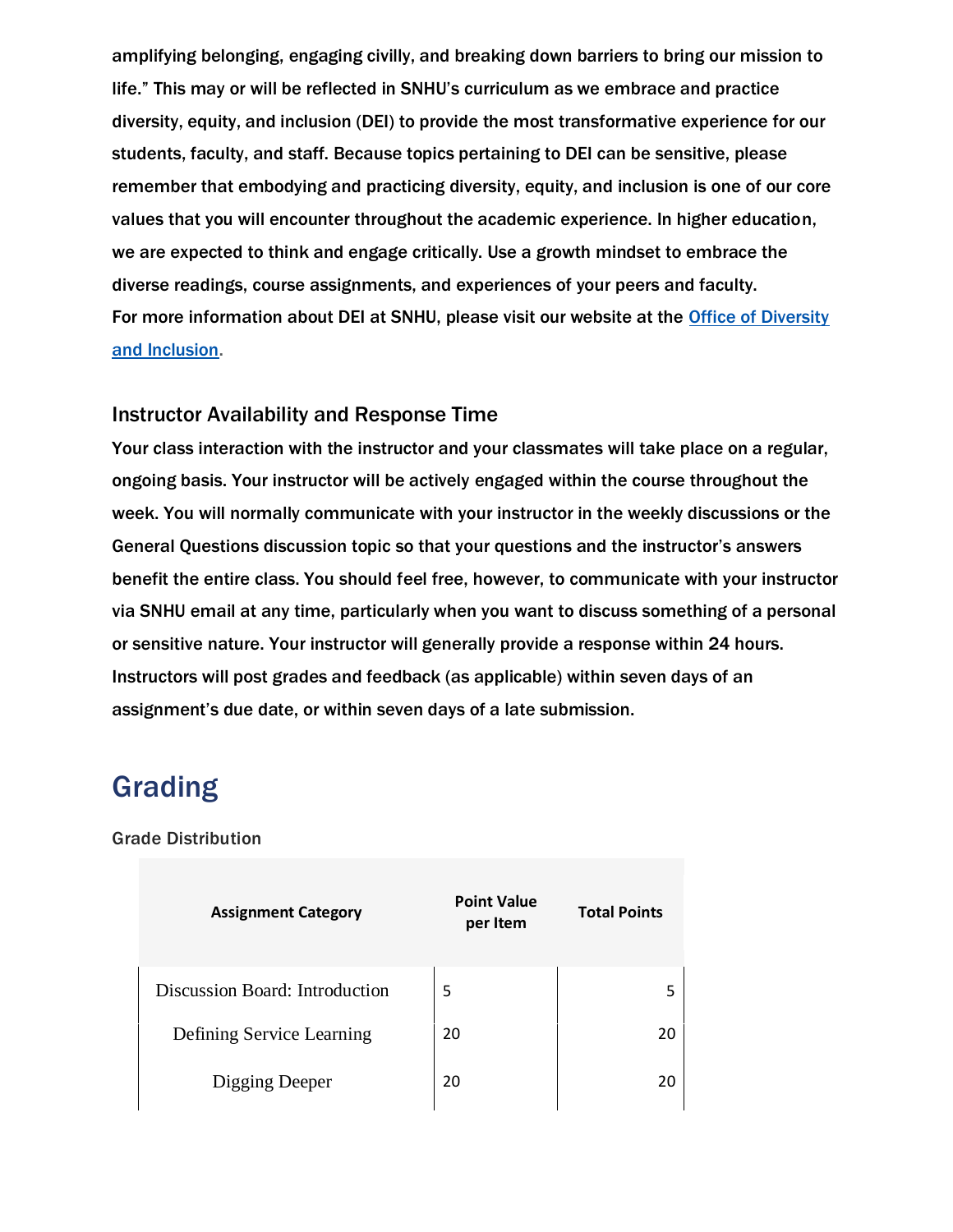| <b>Assignment Category</b> | <b>Point Value</b><br>per Item | <b>Total Points</b>             |
|----------------------------|--------------------------------|---------------------------------|
| <b>Transferable Skills</b> | 20                             | 20                              |
| <b>Making Connections</b>  | 20                             | 20                              |
| Journal Entries (2)        | 5                              | 10                              |
| <b>Final Project</b>       | 45                             | 45                              |
|                            |                                | <b>Total Course Points: 140</b> |

This course may also contain non-graded activities. The purpose of these non-graded activities is to assist you in mastering the learning outcomes in the graded activity items listed above.

#### University Grading System: Undergraduate

|             | Grade Numerical Equivalent   Points |              |  |
|-------------|-------------------------------------|--------------|--|
| A           | 93-100                              | 4            |  |
| А-          | $90 - 92$                           | 3.67         |  |
| B+          | 87-89                               | 3.33         |  |
| В           | 83-86                               | 3            |  |
| B-          | $80 - 82$                           | 2.67         |  |
| $C+$        | 77–79                               | 2.33         |  |
| $\mathbf c$ | 73-76                               | $\mathbf{2}$ |  |
| $C -$       | 70-72                               | 1.67         |  |
| D+          | 67-69                               | 1.33         |  |
| D           | 60-66                               | 1            |  |
| F           | 0-59                                | 0            |  |
| ı           | Incomplete                          |              |  |
| IF          | Incomplete/Failure *                |              |  |
| ΙP          | In Progress (past end of term)      |              |  |
| W           | Withdrawn                           |              |  |

\* Please refer to the [policy page](https://www.snhu.edu/admission/academic-catalogs/coce-catalog#/policy/Bkl3xBE5W) for information on the incomplete grade process.

#### Grading Guides

Specific activity directions, grading guides, posting requirements, and additional deadlines can be found in the Assignment Information section of the course.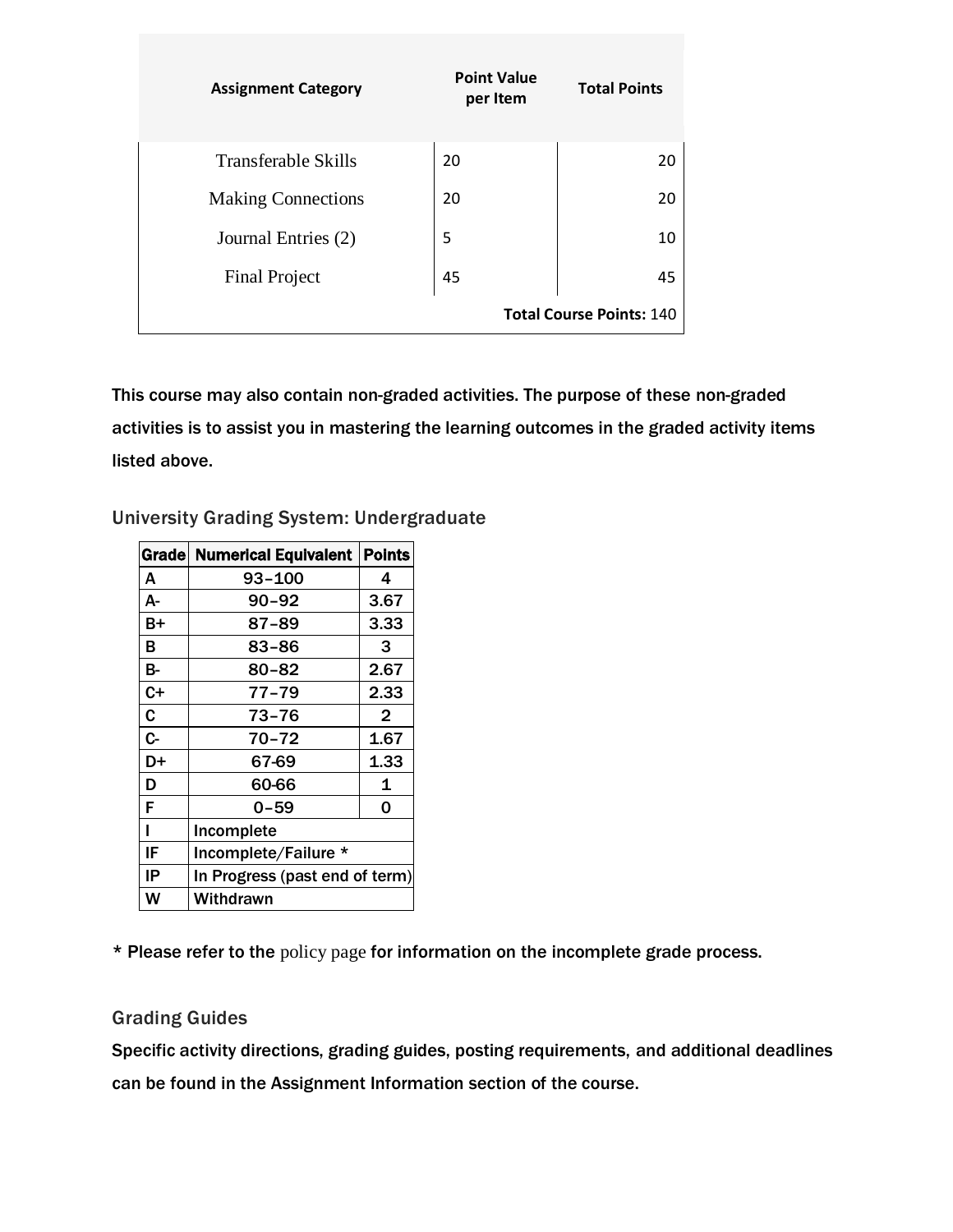# Policies

## Attendance Policy

Online students are required to submit a graded assignment/discussion during the first week of class. If a student does not submit a graded assignment/discussion during the first week of class, the student is **automatically dropped** from the course for nonparticipation. Review the [full attendance policy.](https://www.snhu.edu/admission/academic-catalogs/coce-catalog#/policy/HJQtAbV9-?bc=true&bcCurrent=Course%20Participation%20Requirement%20and%20Unearned%20F&bcGroup=Course%20and%20Program%20Enrollment&bcItemType=policies)

## Late Assignments Policy

Meeting assigned due dates is critical for demonstrating progress and ensuring appropriate time for instructor feedback on assignments. Students are expected to submit their assignments on or before the due date. Review the [full late assignment policy.](https://www.snhu.edu/admission/academic-catalogs/coce-catalog#/policy/H1VN-BN5W)

## Student Handbook

Review the [student handbook.](http://bit.ly/mySNHUhandbook)

## ADA/504 Compliance Statement

In accordance with Section 504 of the Rehabilitation Act of 1973, Title III of the Americans with Disabilities Act (ADA) of 1990, and the Americans with Disabilities Act Amendments Act (ADAAA) of 2008, Southern New Hampshire University does not discriminate on the basis of disability, including intellectual disability, in admission, treatment, or access to its programs or activities, nor does it discriminate in employment in its programs or activities. The university prohibits unlawful discrimination on the basis of disability and takes action to prevent such discrimination by providing reasonable accommodations to eligible individuals with disabilities. A disability is a condition or impairment that impacts a "major life activity" or "major bodily function."

- **Major life activities** include, but are not limited to, caring for oneself, performing manual tasks, seeing, hearing, eating, sleeping, walking, standing, lifting, bending, speaking, breathing, learning, reading, concentrating, thinking, communicating, and working.
- **Major bodily functions** include, but are not limited to, functions of the immune system, normal cell growth, and digestive, bowel, bladder, neurological, brain,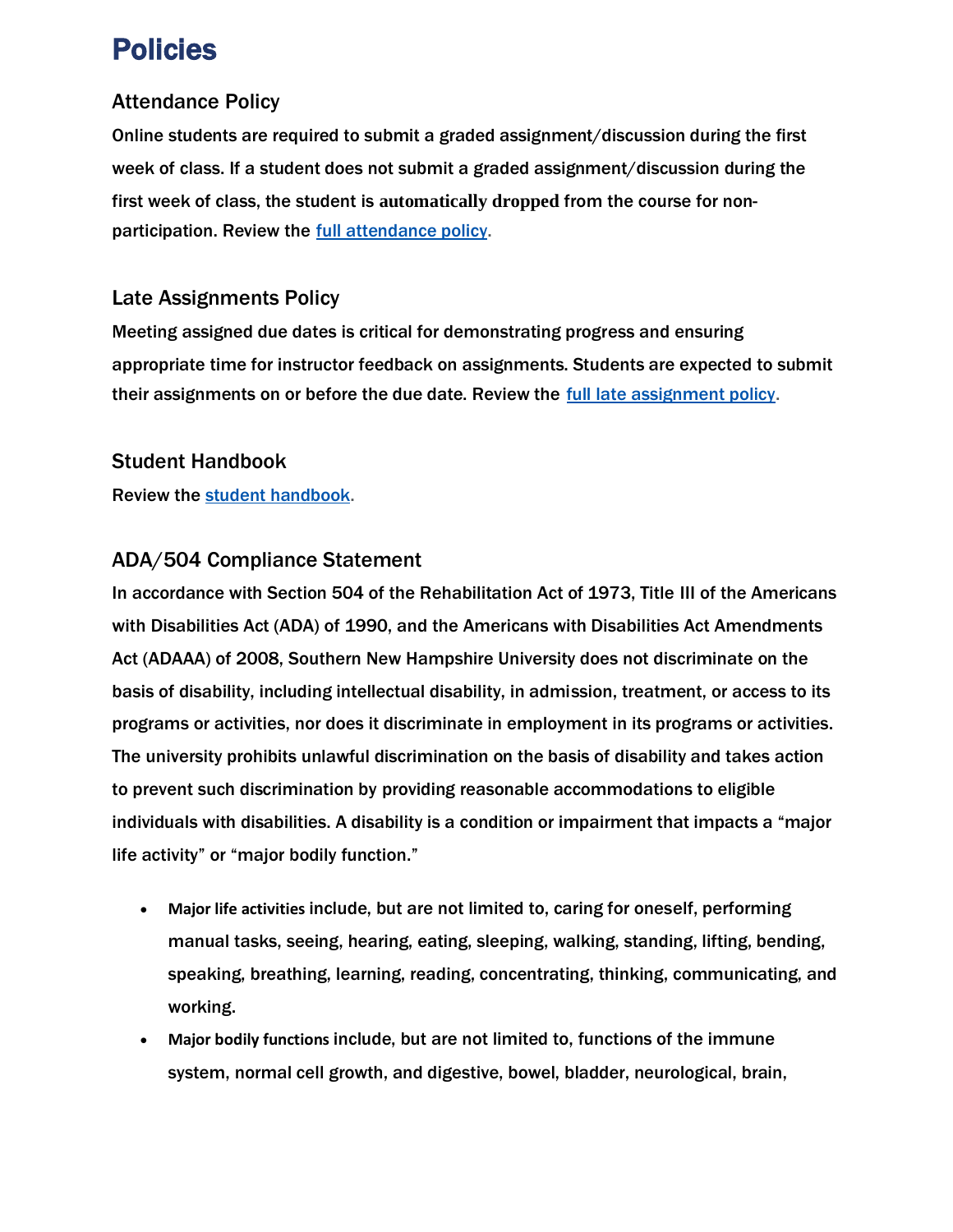respiratory, circulatory, endocrine, and reproductive functions. Disabilities include physical, medical (including pregnancy), mental health, and learning needs.

At the beginning of each term, or as soon as you become aware of a disability or accessibility concern, we encourage you to contact the Online Accessibility Center (OAC) to discuss accommodations for which you may be qualified. Reasonable accommodations are established through an interactive process between the student and the OAC. Note that accommodations are not retroactive and that disability accommodations are not provided until acceptable documentation of a disability and its impact is received and an accommodation letter has been processed. If you are unsure whether your condition qualifies as a disability or accessibility concern, please contact the OAC for determination.

#### Contact Information:

Online Accessibility Center Phone: [866-305-9430](tel:+18663059430) Email: [oac@snhu.edu](mailto:oac@snhu.edu)

## For questions concerning support services, documentation guidelines, or general disability issues, visit the [Online Accessibility Center](http://bit.ly/mysnhuOAC) website.

If you feel you have been denied appropriate disability-related accommodations, including appropriate auxiliary aids and services, you may file a grievance as described in the ADA/504 Grievance Policy found on the [Disability and Accessibility Services](https://www.snhu.edu/about-us/accessibility) website.

#### Academic Honesty Policy

Southern New Hampshire University requires all students to adhere to high standards of integrity in their academic work. Activities such as plagiarism and cheating are not condoned by the university. Review the [full academic honesty policy.](https://www.snhu.edu/admission/academic-catalogs/coce-catalog#/policy/Hk7DXnEcW)

#### Copyright Policy

Southern New Hampshire University abides by the provisions of United States Copyright Act (Title 17 of the United States Code). Any person who infringes the copyright law is liable. Review the [full copyright policy](https://www.snhu.edu/admission/academic-catalogs/coce-catalog#/policy/ryb-rh49Z).